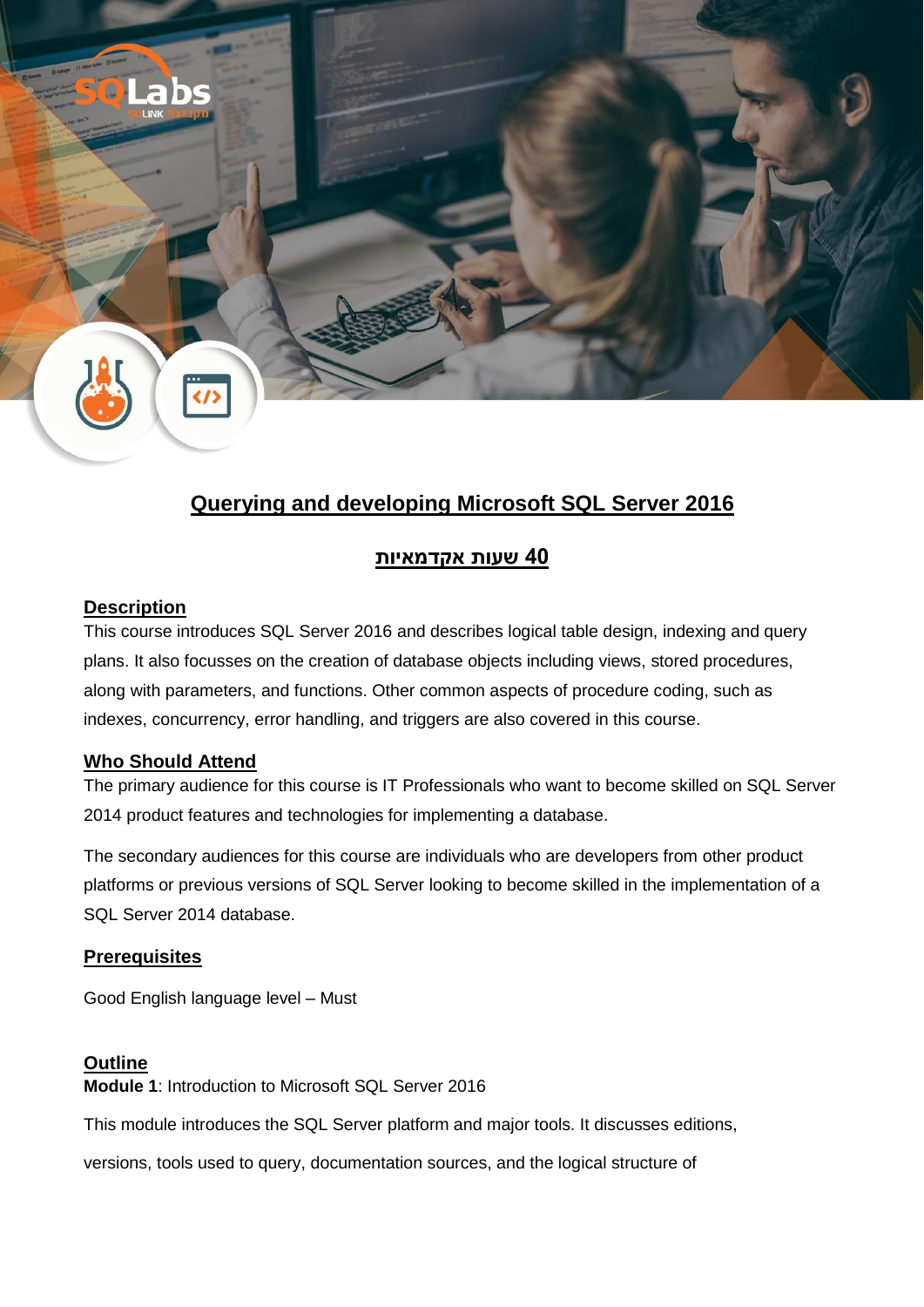#### databases.

- The Basic Architecture of SQL Server
- SQL Server Editions and Versions
- Getting Started with SQL Server Management Studio

## **Module 2**: Introduction to T-SQL Querying

This module introduces Transact SQL as the primary querying language of SQL Server.

discusses the basic structure of T-SQL queries, the logical flow of a SELECT statement,

and introduces concepts such as predicates and set-based operations.

- Introducing T-SQL
- Understanding Sets
- Understanding Predicate Logic
- Understanding the Logical Order of Operations in SELECT statements

## **Module 3**: Writing SELECT Queries

This module introduces the fundamentals of the SELECT statement, focusing on queries

against a single table.

- Writing Simple SELECT Statements
- **•** Eliminating Duplicates with DISTINCT
- Using Column and Table Aliases
- Writing Simple CASE Expressions

#### **Module 4**: Querying Multiple Tables

This module explains how to write queries which combine data from multiple sources in

SQL Server. The module introduces the use of JOINs in T-SQL queries as a mechanism for

retrieving data from multiple tables.

- Understanding Joins
- Querying with Inner Joins
- Querying with Outer Joins
- Querying with Cross Joins and Self Joins

# **Module 5**: Sorting and Filtering Data

This module explains how to enhance queries to limit the rows they return, and to control

the order in which the rows are displayed. The module also discusses how to resolve

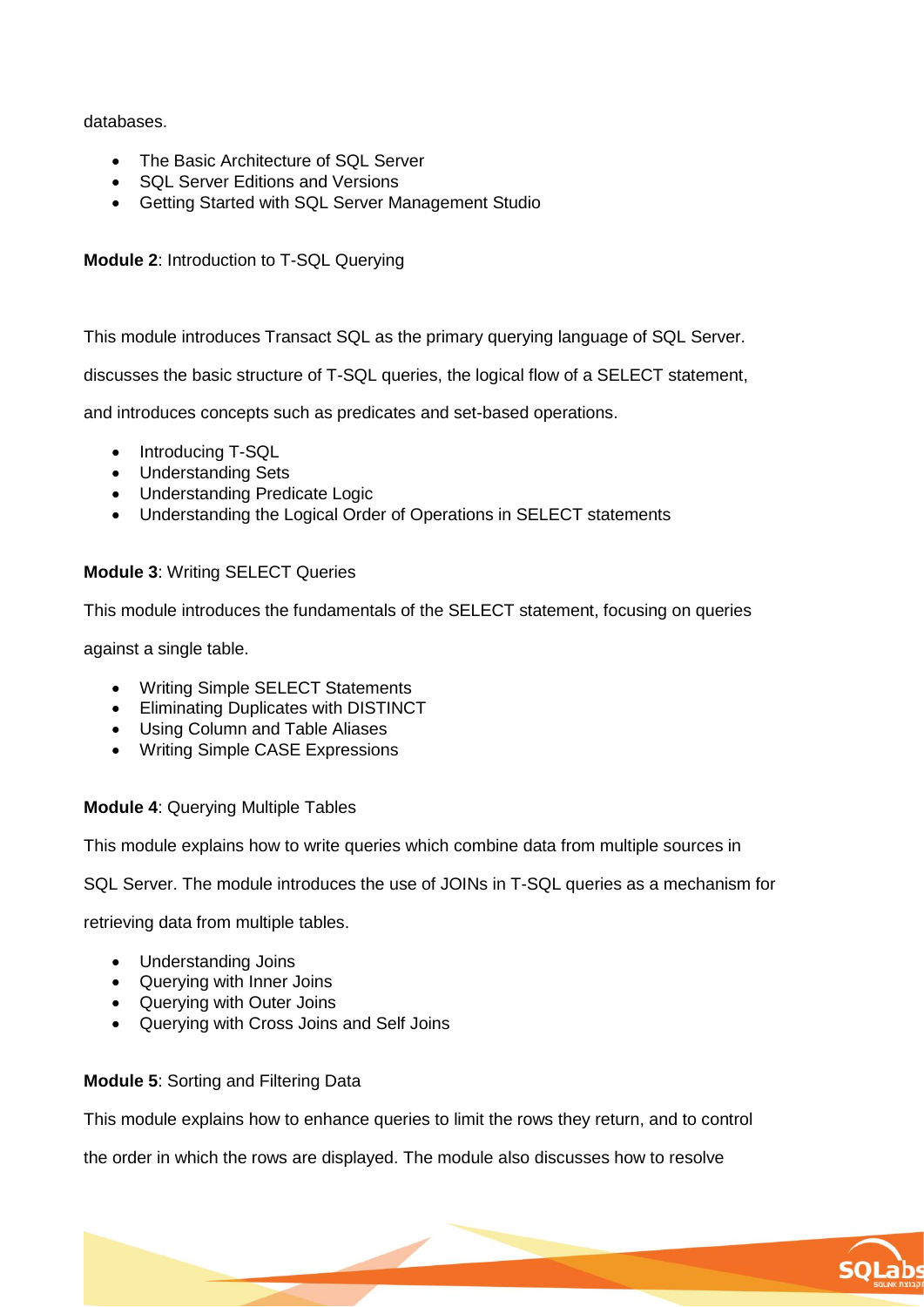missing and unknown results.

- Sorting Data
- Filtering Data with a WHERE Clause
- Filtering with the TOP and OFFSET-FETCH Options
- Working with Unknown and Missing Values

#### **Module 6**: Working with SQL Server 2014 Data Types

This module explains the data types SQL Server uses to store data. It introduces the manytypes of numeric and special-use data types.

It also explains conversions between data types, and the importance of type precedence.

- Introducing SQL Server 2014 Data Types
- Working with Character Data
- Working with Date and Time Data

#### **Module 7**: Using DML to Modify Data

This module describes the use of Transact-SQL Data Manipulation Language to perform inserts, updates, and deletes to your data.

- Inserting Data
- Modifving and Deleting Data

#### **Module 8**: Using Built-In Functions

This module introduces the use of functions that are built in to SQL Server Denali, and will

discuss some common usages including data type conversion, testing for logical results

and nullability.

- Writing Queries with Built-In Functions
- Using Conversion Functions
- Using Logical Functions
- Using Functions to Work with NULL

#### **Module 9**: Grouping and Aggregating Data

This module introduces methods for grouping data within a query, aggregating the

grouped data and filtering groups with HAVING. The module is designed to help the

student grasp why a SELECT clause has restrictions placed upon column naming in the

GROUP BY clause as well as which columns may be listed in the SELECT clause.

- Using Aggregate Functions
- Using the GROUP BY Clause